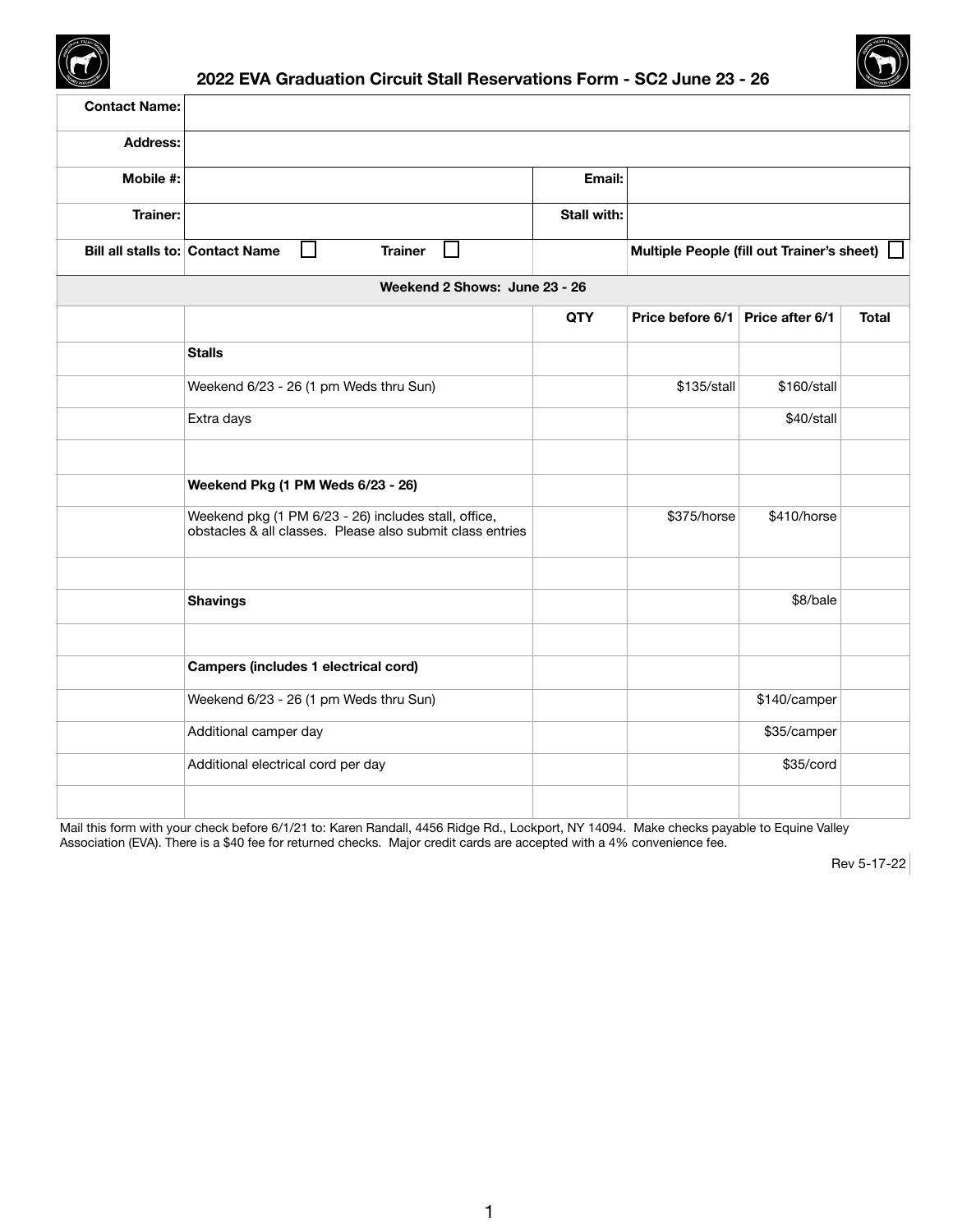



**2022 EVA Graduation Circuit Stall Reservations Form - Full Circuit June 16 - 26**

| <b>Contact Name:</b>                    |                                                                                                                                                                 |               |                                                   |                        |              |
|-----------------------------------------|-----------------------------------------------------------------------------------------------------------------------------------------------------------------|---------------|---------------------------------------------------|------------------------|--------------|
| <b>Address:</b>                         |                                                                                                                                                                 |               |                                                   |                        |              |
| <b>Mobile #:</b>                        |                                                                                                                                                                 | <b>Email:</b> |                                                   |                        |              |
| <b>Trainer:</b>                         |                                                                                                                                                                 | Stall with:   |                                                   |                        |              |
| <b>Bill all stalls to: Contact Name</b> | <b>Trainer</b>                                                                                                                                                  |               | <b>Multiple People (fill out Trainer's sheet)</b> |                        |              |
|                                         | <b>FULL CIRCUIT (1 pm 6/16 - 6/26)</b>                                                                                                                          |               |                                                   |                        |              |
|                                         |                                                                                                                                                                 | <b>QTY</b>    | Price before 6/1                                  | <b>Price after 6/1</b> | <b>Total</b> |
|                                         | <b>Stalls</b>                                                                                                                                                   |               |                                                   |                        |              |
|                                         | Full Circuit (1 pm Thurs 6/16 - 6/26)                                                                                                                           |               | \$360/stall                                       | \$400/stall            |              |
|                                         | Extra days                                                                                                                                                      |               |                                                   | \$40/stall             |              |
|                                         |                                                                                                                                                                 |               |                                                   |                        |              |
|                                         | Full Circuit Pkg (1 pm Thurs 6/16 - 6/26)                                                                                                                       |               |                                                   |                        |              |
|                                         | Full Circuit pkg (6/16 - 26) includes stall, office,<br>obstacles & all classes. Does not include L1 show<br>except for stall. Please also submit class entries |               | \$730/horse                                       | \$795/horse            |              |
|                                         |                                                                                                                                                                 |               |                                                   |                        |              |
|                                         | <b>Shavings</b>                                                                                                                                                 |               |                                                   | \$8/bale               |              |
|                                         |                                                                                                                                                                 |               |                                                   |                        |              |
|                                         | <b>Campers (includes 1 electrical cord)</b>                                                                                                                     |               |                                                   |                        |              |
|                                         | Full Circuit (1 pm Thurs 6/16 - 6/26)                                                                                                                           |               |                                                   | \$350/camper           |              |
|                                         | Additional camper day                                                                                                                                           |               |                                                   | \$35/camper            |              |
|                                         | Additional electrical cord per day                                                                                                                              |               |                                                   | \$35/cord              |              |

| $\mu$ reditional order to a bord por day |  | <b>QUULU</b> |
|------------------------------------------|--|--------------|
|                                          |  |              |
|                                          |  |              |
|                                          |  |              |
|                                          |  |              |
|                                          |  |              |

Mail this form with your check before 6/1/21 to: Karen Randall, 4456 Ridge Rd., Lockport, NY 14094. Make checks payable to Equine Valley Association (EVA). There is a \$40 fee for returned checks. Major credit cards are accepted with a 4% convenience fee. Venmo accepted with 2% convenience fee @EVAGradCircuit

Rev 5-17-22